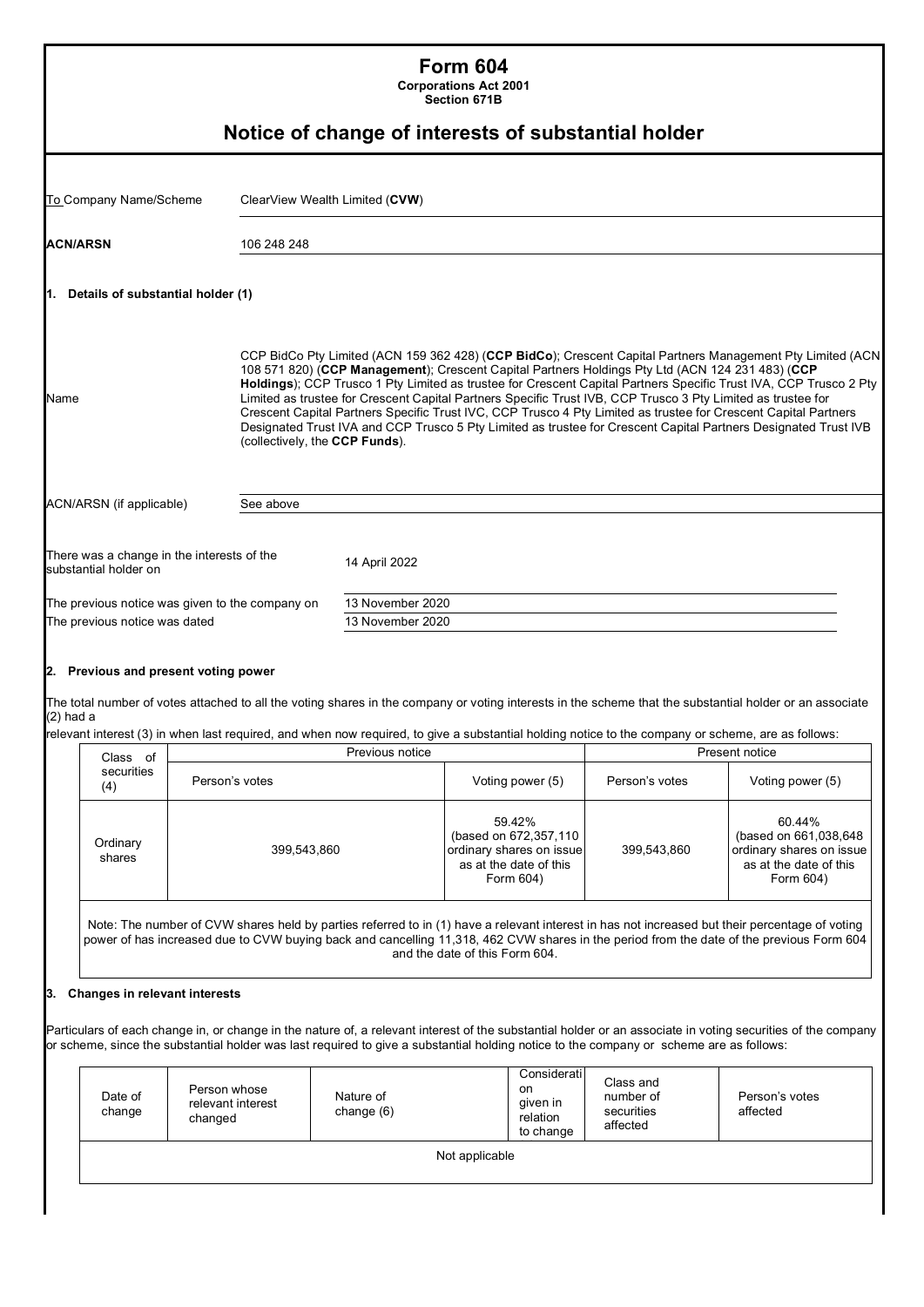## **4. Present relevant interests**

Particulars of each relevant interest of the substantial holder in voting securities after the change are as follows:

| Holder of<br>relevant<br>interest                                                                             | Registered<br>holder of<br>securities                                                                                                                                          | Person entitled<br>to be registered<br>as holder (8)                                                                                                                                                                  | Nature of<br>relevant<br>interest (6)                                                                                                             | Class and<br>number of<br>securities | Person's votes |
|---------------------------------------------------------------------------------------------------------------|--------------------------------------------------------------------------------------------------------------------------------------------------------------------------------|-----------------------------------------------------------------------------------------------------------------------------------------------------------------------------------------------------------------------|---------------------------------------------------------------------------------------------------------------------------------------------------|--------------------------------------|----------------|
| <b>CCP BidCo</b>                                                                                              | CCP BidCo                                                                                                                                                                      | <b>CCP BidCo</b>                                                                                                                                                                                                      | Holder of the securities<br>(section 608(1)(a))                                                                                                   | 91,089,420 ordinary<br>shares        | 91,089,420     |
| <b>CCP BidCo</b>                                                                                              | Sony Life Insurance Co.<br>Ltd.                                                                                                                                                | Sony Life Insurance<br>Co. Ltd.                                                                                                                                                                                       | Has the power to<br>dispose of the securities<br>$(\text{section } 608(1)(c))$                                                                    | 101,254,639 ordinary<br>shares       | 101,254,639    |
| <b>CCP</b><br>Management                                                                                      | CCP BidCo; Sony Life<br>Insurance Co. Ltd.                                                                                                                                     | CCP BidCo; Sony Life<br>Insurance Co. Ltd.                                                                                                                                                                            | Sole member and<br>therefore controller of<br>CCP BidCo (section<br>608(3)(b)                                                                     | 192,344,059<br>ordinary shares       | 192,344,059    |
| <b>CCP</b><br>Management                                                                                      | Perpetual Corporate<br><b>Trust Limited ACF ROC</b><br>Capital Pty Limited ATF<br>ROC CVW Co-<br>investment Trust; CCP<br><b>Funds</b>                                         | Perpetual Corporate<br>Trust Limited ACF ROC<br>Capital Pty Limited ATF<br>ROC CVW Co-<br>investment Trust; CCP<br>Funds                                                                                              | Has the power to<br>exercise the rights to<br>vote attached to the<br>securities (section<br>608(1)(b)                                            | 199,699,801<br>ordinary shares       | 199,699,801    |
| <b>CCP</b><br>Management                                                                                      | Perpetual Corporate<br>Trust Limited ACF ROC<br>Capital Pty Limited ATF<br><b>ROC Private Investment</b><br>Fund                                                               | Perpetual Corporate<br>Trust Limited ACF ROC<br>Capital Pty Limited ATF<br><b>ROC Private</b><br><b>Investment Fund</b>                                                                                               | CCP Management is an<br>associate of ROC<br>Capital Pty Limited<br>within the definition of<br>section 12(2)(c) of the<br><b>Corporations Act</b> | 7,500,000<br>ordinary shares         | 7,500,000      |
| <b>CCP Holdings</b>                                                                                           | CCP BidCo; Sony Life<br>Insurance Co. Ltd.;<br>Perpetual Corporate<br><b>Trust Limited ACF ROC</b><br>Capital Pty Limited ATF<br>ROC CVW Co-<br>investment Trust; CCP<br>Funds | CCP BidCo; Sony Life<br>Insurance Co. Ltd.;<br><b>Perpetual Corporate</b><br>Trust Limited ACF ROC therefore controller of<br>Capital Pty Limited ATF CCP Management<br>ROC CVW Co-<br>investment Trust; CCP<br>Funds | Sole member and<br>(section 608(3)(b))                                                                                                            | 399,543,860 ordinary<br>shares       | 399,543,860    |
| CCP Trusco 1<br>Pty Ltd as<br>trustee for<br>Crescent<br>Capital<br>Partners<br><b>Specific Trust</b><br>IVA. | CCP Trusco 1 Pty Ltd                                                                                                                                                           | N/A                                                                                                                                                                                                                   | Holder of the securities<br>(section $608(1)(a)$ )                                                                                                | 28,458,809 ordinary<br>shares        | 28,458,809     |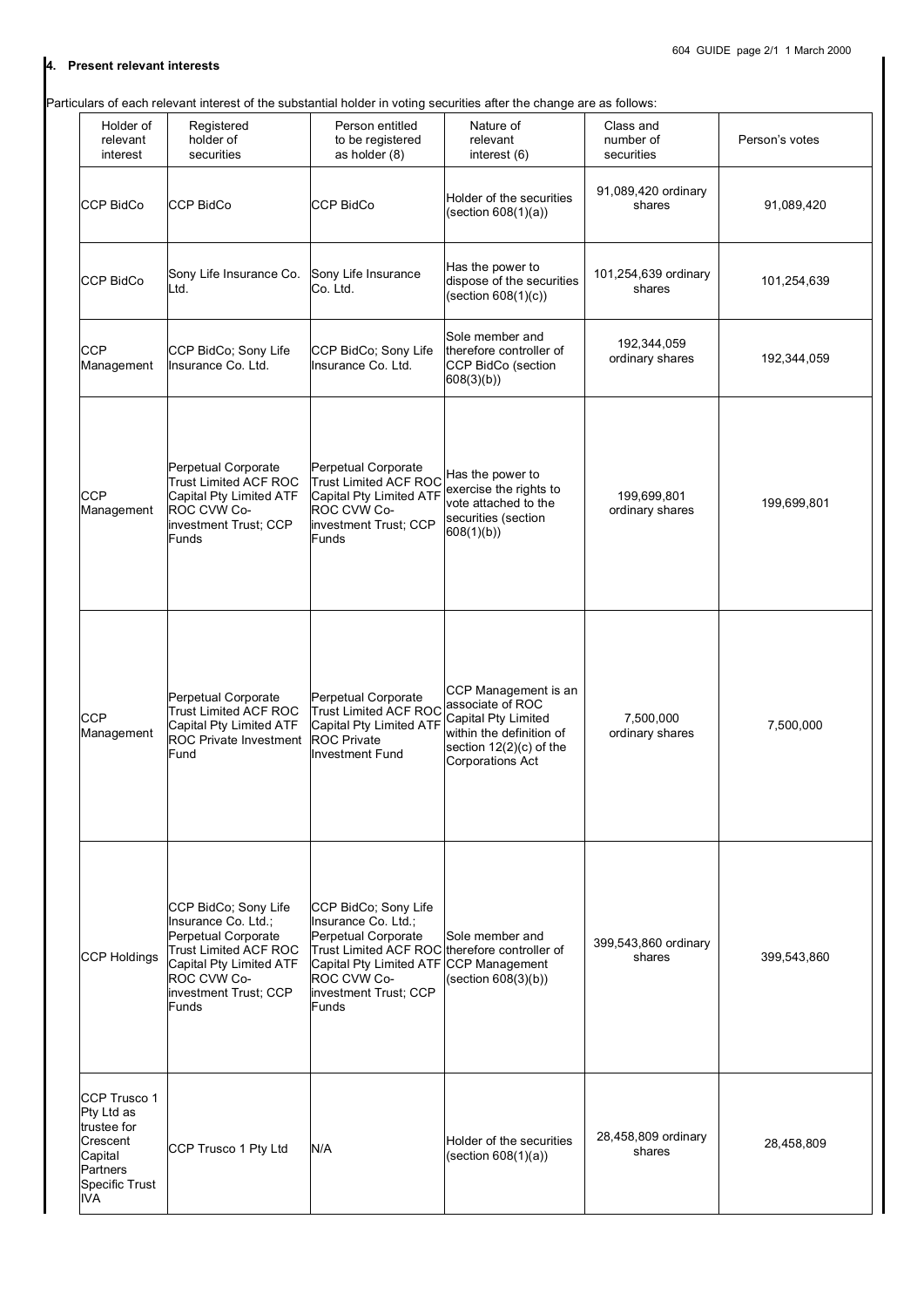| CCP Trusco 2<br>Pty Ltd as<br>trustee for<br>Crescent<br>Capital<br>Partners<br>Specific Trust<br><b>IVB</b>   | CCP Trusco 2 Pty Ltd | N/A | Holder of the securities<br>(section 608(1)(a)) | 13,551,813 ordinary<br>shares | 13,551,813 |
|----------------------------------------------------------------------------------------------------------------|----------------------|-----|-------------------------------------------------|-------------------------------|------------|
| CCP Trusco 3<br>Pty Ltd as<br>trustee for<br>Crescent<br>Capital<br>Partners<br><b>Specific Trust</b><br>IVC.  | CCP Trusco 3 Pty Ltd | N/A | Holder of the securities<br>(section 608(1)(a)) | 16,262,175 ordinary<br>shares | 16,262,175 |
| CCP Trusco 4<br>Pty Ltd as<br>trustee for<br>Crescent<br>Capital<br>Partners<br>Designated<br><b>Trust IVA</b> | CCP Trusco 4 Pty Ltd | N/A | Holder of the securities<br>(section 608(1)(a)) | 43,582,632 ordinary<br>shares | 43,582,632 |
| CCP Trusco 5<br>Pty Ltd as<br>trustee for<br>Crescent<br>Capital<br>Partners<br>Designated<br><b>Trust IVB</b> | CCP Trusco 5 Pty Ltd | N/A | Holder of the securities<br>(section 608(1)(a)) | 30,893,528 ordinary<br>shares | 30,893,528 |

The persons who have become associates (2) of, ceased to be associates of, or have changed the nature of their association (9) with, the substantial holder in relation to voting interests in the company or scheme are as follows:

| $\cdots$<br>and ACN/ARSN<br>. (if applicable)<br>Name | ∶association<br>Nature of |
|-------------------------------------------------------|---------------------------|
|                                                       |                           |

Not applicable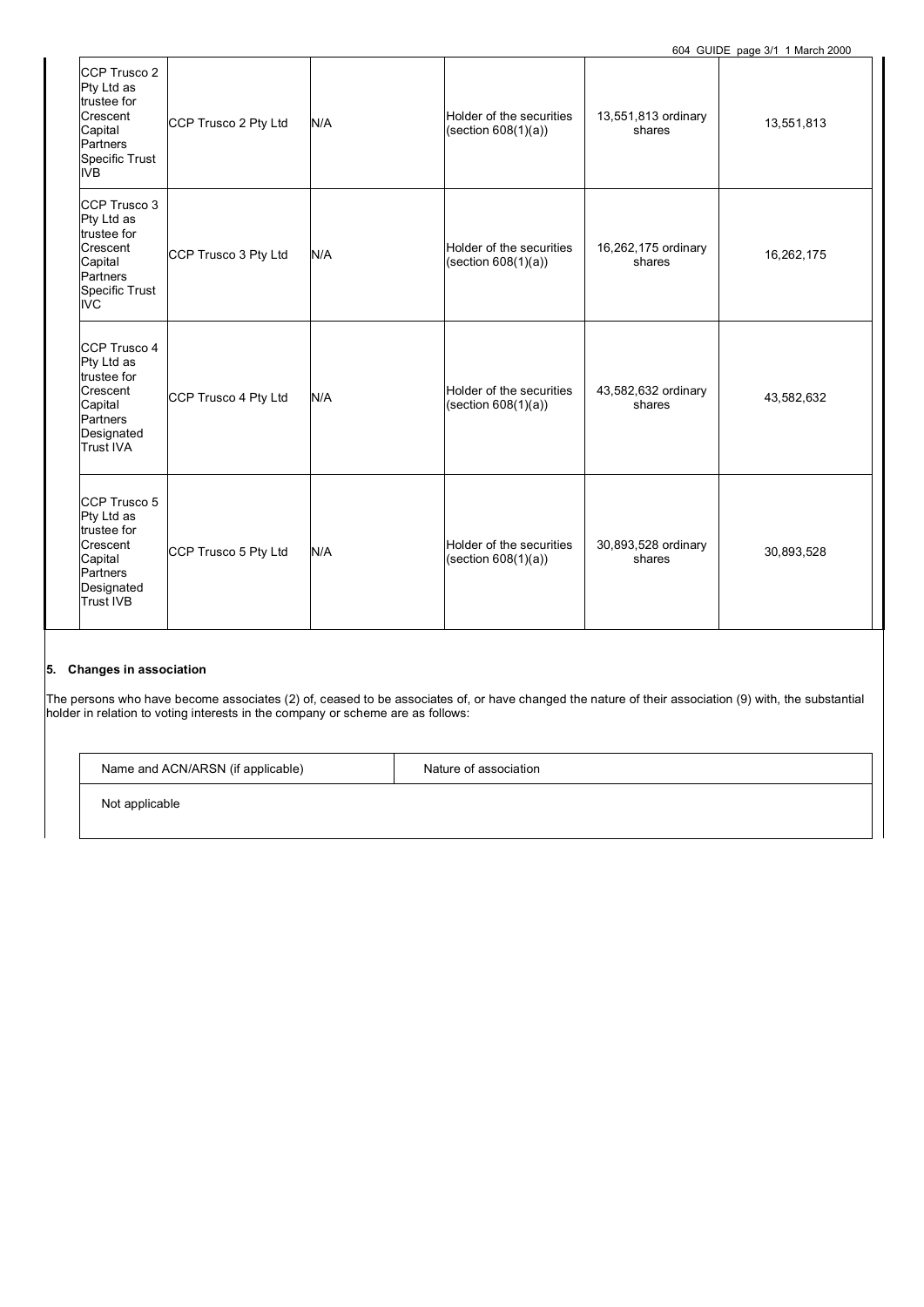## **6. Addresses**

The addresses of persons named in this form are as follows:

| Name                                                          | Address                                                           |
|---------------------------------------------------------------|-------------------------------------------------------------------|
| CCP BidCo, CCP Management, CCP Holdings and<br>leach CCP Fund | Level 29, Governor Phillip Tower, 1 Farrer Place, Sydney NSW 2000 |

## **Signature**

print name Eugen Lamotte **Eugen Capacity Secretary – CCP Funds** 

**sign here**  $\mathcal{E}_{\alpha}$   $\mathcal{E}_{\alpha}$   $\mathcal{E}_{\alpha}$   $\mathcal{E}_{\alpha}$   $\mathcal{E}_{\alpha}$   $\mathcal{E}_{\alpha}$   $\mathcal{E}_{\alpha}$   $\mathcal{E}_{\alpha}$   $\mathcal{E}_{\alpha}$   $\mathcal{E}_{\alpha}$   $\mathcal{E}_{\alpha}$   $\mathcal{E}_{\alpha}$   $\mathcal{E}_{\alpha}$   $\mathcal{E}_{\alpha}$   $\mathcal{E}_{\alpha}$   $\mathcal{E}_{\alpha}$   $\mathcal{E}_{\alpha}$   $\mathcal{$